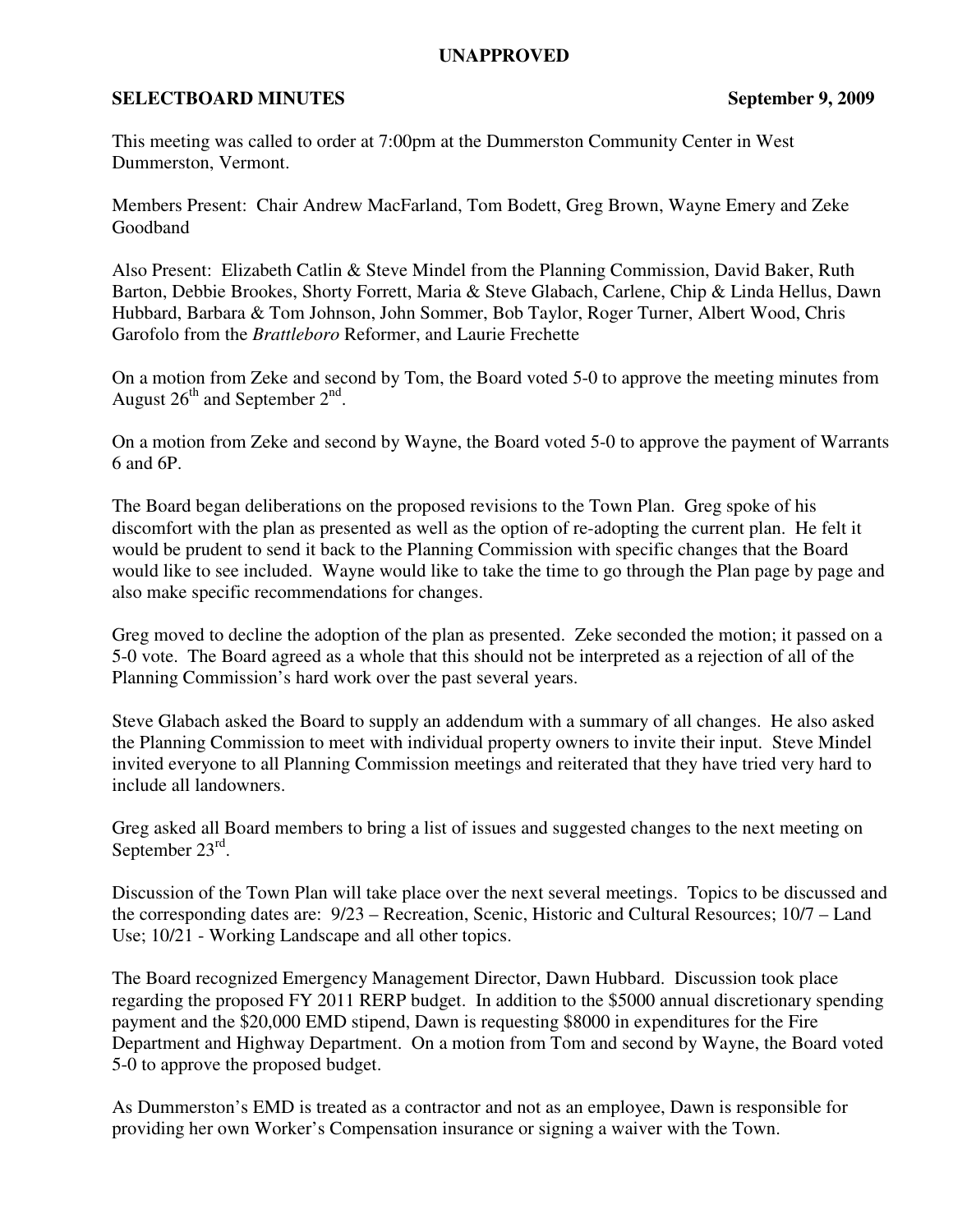On a motion by Wayne and second from Greg, the Board voted 5-0 to sign the FY 2010 Grant Agreement with VT Emergency Management (VEM).

There was no update on the emergency siren activation policy; Dawn is still waiting for more information from Mark Gilmore at Entergy VT Yankee.

The Board briefly reviewed Road Foreman, Lee Chamberlin's written report.

Wayne and Tom both advised that no word has been received from Renaud Bros. on the date for beginning work on the covered bridge.

The Board reviewed proposals from Faye, Spofford & Thorndike (\$8600) and Stevens & Associates (\$3400) for assistance in preparing the grant applications for the covered bridge work. On a motion from Tom and second by Wayne, the Board voted 5-0 to award the contract to Stevens & Associates.

Andrew will draft a letter to send to abutting landowners next week.

Greg moved to appoint Bob Sherwood to fill the unexpired term on the Energy Committee created by Cary Gaunt's resignation. Zeke seconded the motion; it passed 5-0.

The Board reviewed a letter received from Hannah Parker and Bob Thibault on Ryan Road regarding the lack of high speed internet access. Tom will respond to their inquiry.

A note from Town Clerk Pam McFadden was reviewed regarding a resident's request for "Neighborhood Watch" signs in the upper Stickney Brook Road/Hill Road area. No action was taken.

Setting a date for a meeting with the VT Dept. of Buildings & General Services regarding the former regional library building was tabled; they have not yet responded to Andrew's requests.

On a motion by Tom and second from Greg, the Board voted 5-0 to approve the Anti-Idling resolution presented by the Energy Committee.

Laurie was asked to send the differences in the VLCT property insurance rates to the Board members.

On a motion from Zeke and second by Greg, the Board approved 5-0 a Vendor's Permit Request from the Dummerston Historical Society to sell memorabilia at the Covered Bridge parking lot on October 3, 10, 12, 17 from 10am-4pm.

Zeke gave a brief update on the activities of the Windham Solid Waste Management District.

Andrew spoke to the Board about property owner John Cusack's concerns regarding the Dummerston/Newfane town line near Hill Road. Andrew will contact the Newfane Selectboard to see if they are interested in holding a joint meeting.

With no other business to come before the Board, the meeting was adjourned at 9:30pm.